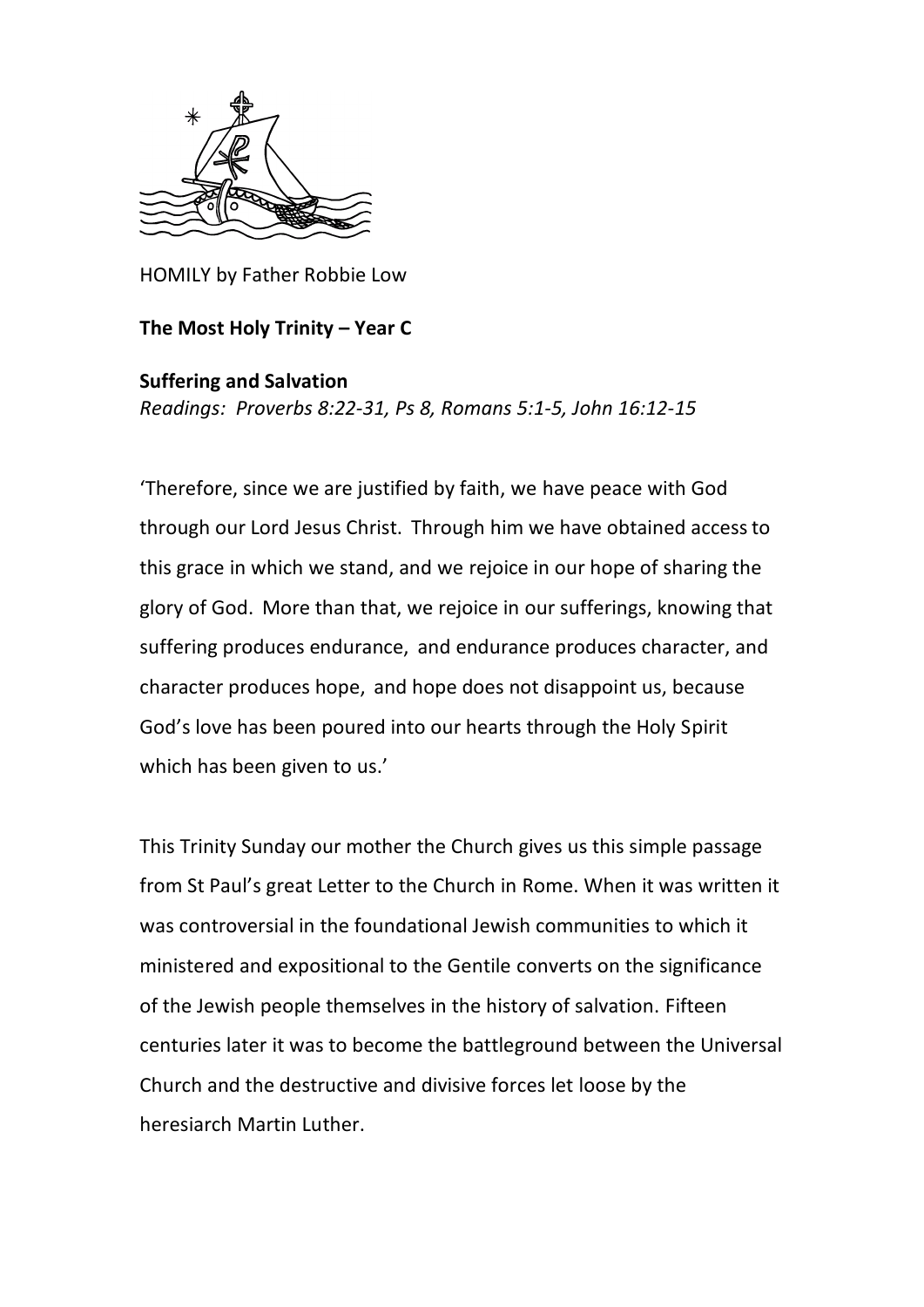In this letter Paul, having encountered passionate and frequently violent resistance to the Gospel among his own people – of which he was initially an exemplary exponent, seeks to understand the transition that has occurred in the coming of the Messiah. The key, he understands, is not legalism – no-one can actually fulfil all the demands of the Law – but FAITH. It is faith that is the golden thread running through the lives of all those who have set out on the pilgrim way. It is, in the end, that precious relationship with God that assures us of our destiny rather than a tick box list of ritual or even righteousness. (As St Paul reminds us elsewhere, even our righteousness is as filthy rags compared with the righteousness of God. It is one of the reasons that a priest vests himself in an alb – the white garment – because he dare not approach the altar of God in his own righteousness but, in prayer and symbolically, needs to put on the righteousness of Christ.)

As you will recall, Luther perverts the meaning of Holy Scripture by adding a word to the text. 'justified by faith ALONE'. He is trying to get away from the 'good works will buy my way into Heaven' syndrome. Unfortunately, by tinkering with God's Word, he predictably unleashed a tide of error. For correction we need look no further than the Letter of James who, anticipating Lutheran nonsense, says that Faith without works is dead. (Luther understandably, hated James). And, in Christ Himself, we hear the repudiation of Luther's empty claim. In Matthew 25 we hear Jesus declare the terrifying final judgement in which the sorting is done according to the Corporal Works of Mercy. What we say and what we do and who we are is all of a piece. It is called 'integrity'.

Similarly, Holy Scripture cannot be ripped up into personally convenient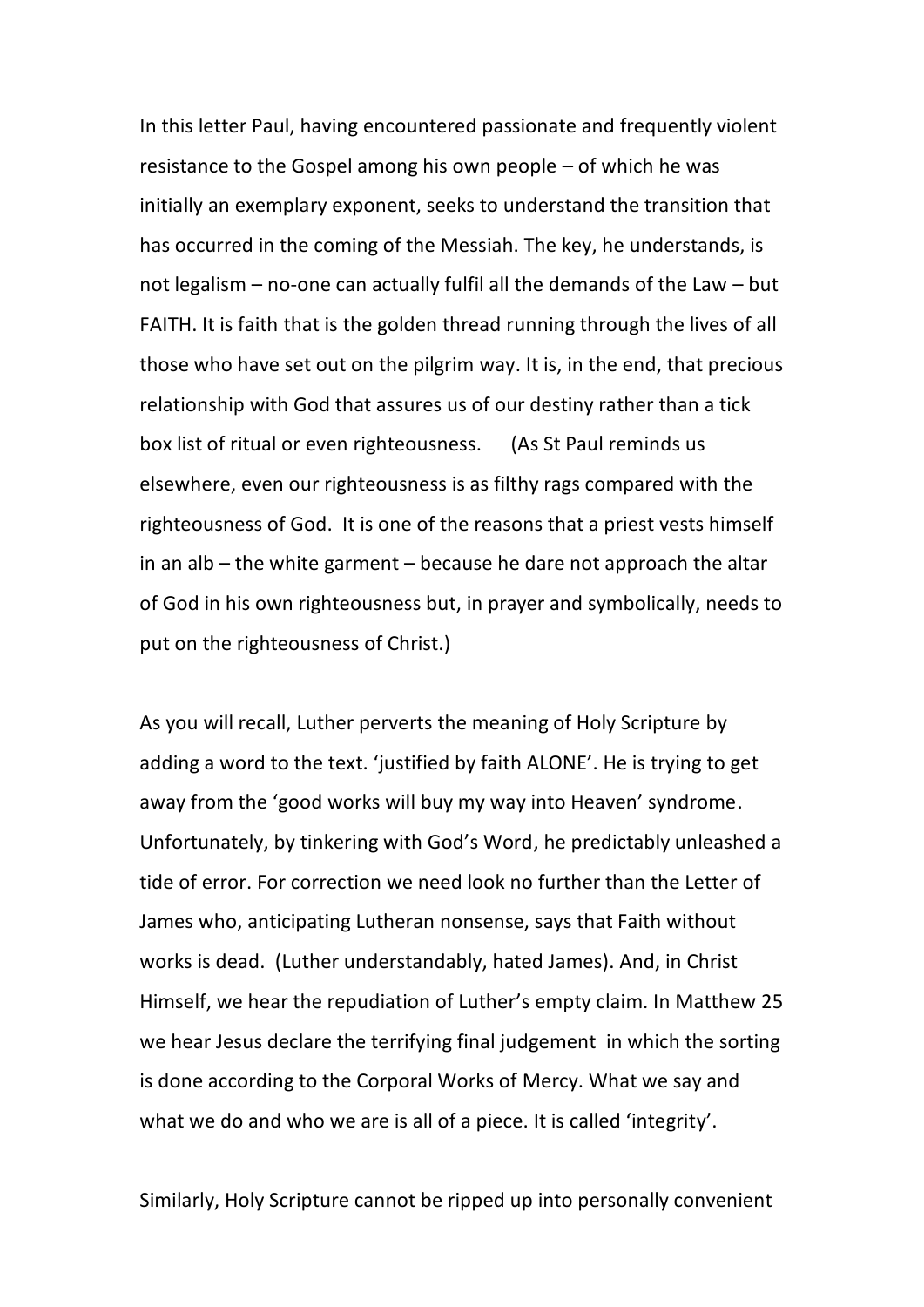texts but operates, under the inspiration of the Holy Spirit, with absolute integrity and indissoluble unity.

One of the consequences of this historical detour and poisoned fruit of Luther's schismatic error is that it overshadows the passionate heart that Paul has for his own people, the Jews. (Luther, in contrast, was a hysterical anti-Semite). Evangelism is always born of a loving heart for God, a gratitude to Him for our salvation in Christ and a passion to rescue others from the Judgement. The task of a Christian heart is to be so aligned with the Sacred Heart of Jesus that we walk the Way of the Cross with Him for those we are called to love and serve in this life. To fail to evangelise is a declaration of fatal carelessness.

The other effect of Luther's catastrophic error is to divert our attention from this simple equation on suffering that Paul offers us. Paul, after all, knows more than most about suffering. We might pay attention, therefore, to what God says through him. Whether we are suffering in our bodies our souls, sickness, persecution, the failure to convert loved ones, we need to hear this. St Paul tells us that faith leads us to Jesus and into the grace of God. For this, indeed, we rejoice. But he goes onto say that we are also to rejoice in our sufferings. This is hard to read. We do not like suffering. But….. Suffering for the Faith, he tells us, leads to endurance. Endurance, fortitude, the ability to grind it out in tough situations, a firming up of our usually flabby resolve. There is nothing that can detach us from Christ. We will endure. Indeed suffering drives us deeper into the mystery of the Cross and therefore into the mystery of salvation.